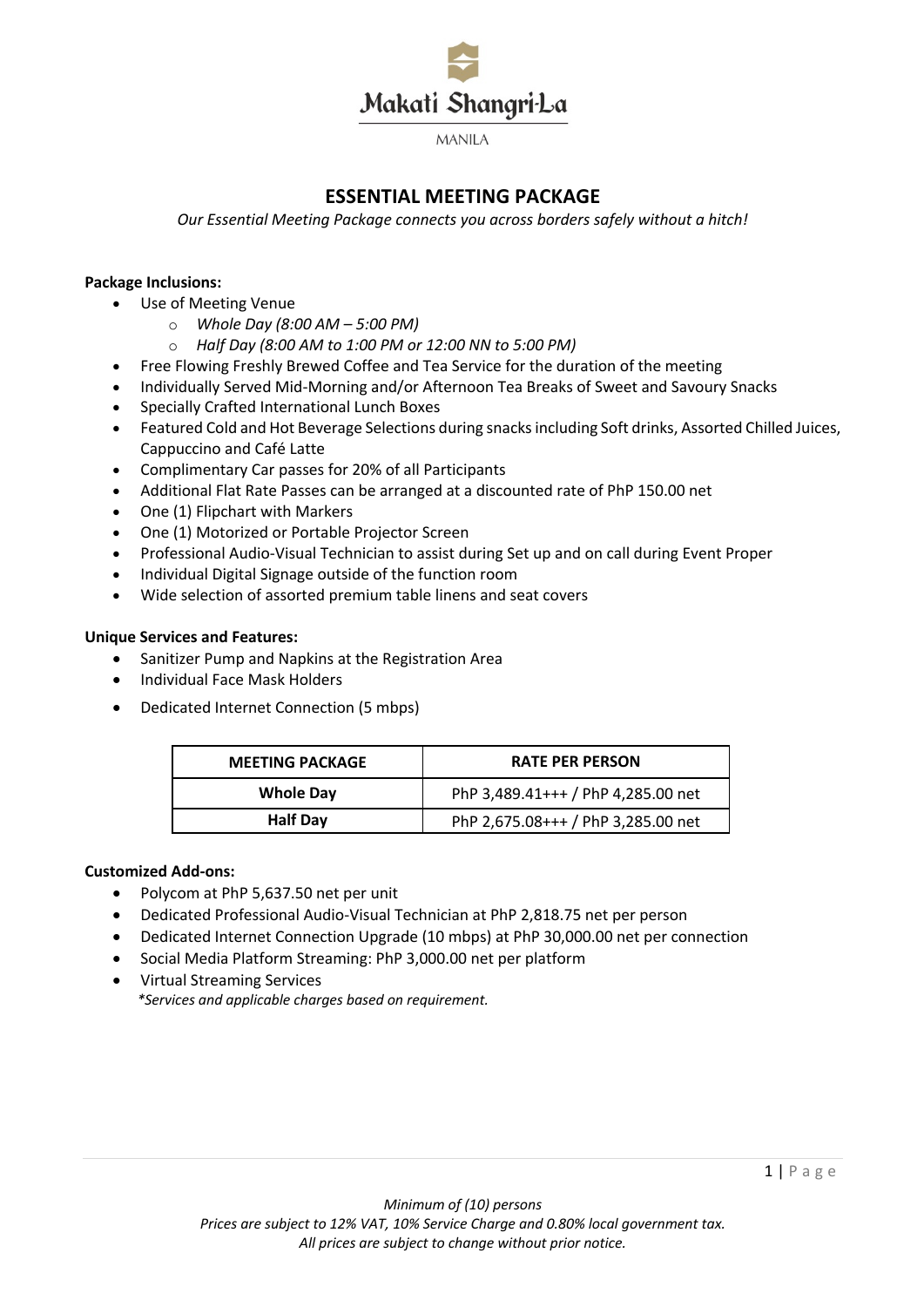

# **SET TEA BREAK SELECTIONS**

*Choose (1) Sandwich, (1) Hot Savory and (1) Pastry for each Break* 

#### *SANDWICHES*

Classic Finger Sandwiches *Egg, Tuna, Chicken OR Vegetarian*  Bagel Sandwich, Smoked Salmon, Arugula, Caramelized Onion, Cream Cheese \*Classic Banh Mi Sandwich *Pulled Pork, Carrot, Daikon, Cilantro Leaves, Baguette*  Reuben Sandwich *Corned Beef, Sauerkraut, Swiss Cheese, Russian Dressing, Country Bread* Ham Sandwich *Sliced Smoked Ham, Tomato, Onion, Arugula, Cheese, Sourdough Bread*  Falafel Sandwich *Tomato, Cucumber, Tahini Sauce, Tzatziki, Pita Bread*  Asian Sloppy Joes *Ground Beef, Cabbage, Green Onions, Hoisin Sauce, Sesame Buns*  Hawaiian Roll Sliders *Caramelized Onions, Ham, Swiss Cheese, Hawaiian Rolls* 

### *HOT SAVORIES*

Ratatouille Vegetable Pie Mexican Chicken Pie \*Bacon & Pork Sausage Gruyere Pie Mushroom Ragu & Egg Pie Asparagus & Goat Cheese Quiche Honey Ham & Cheese Quiche Smoked Salmon & Zucchini Quiche Scalloped Potato & Herb Quiche Sausage Brioche Bread Roll Ham and Cheese Bread Roll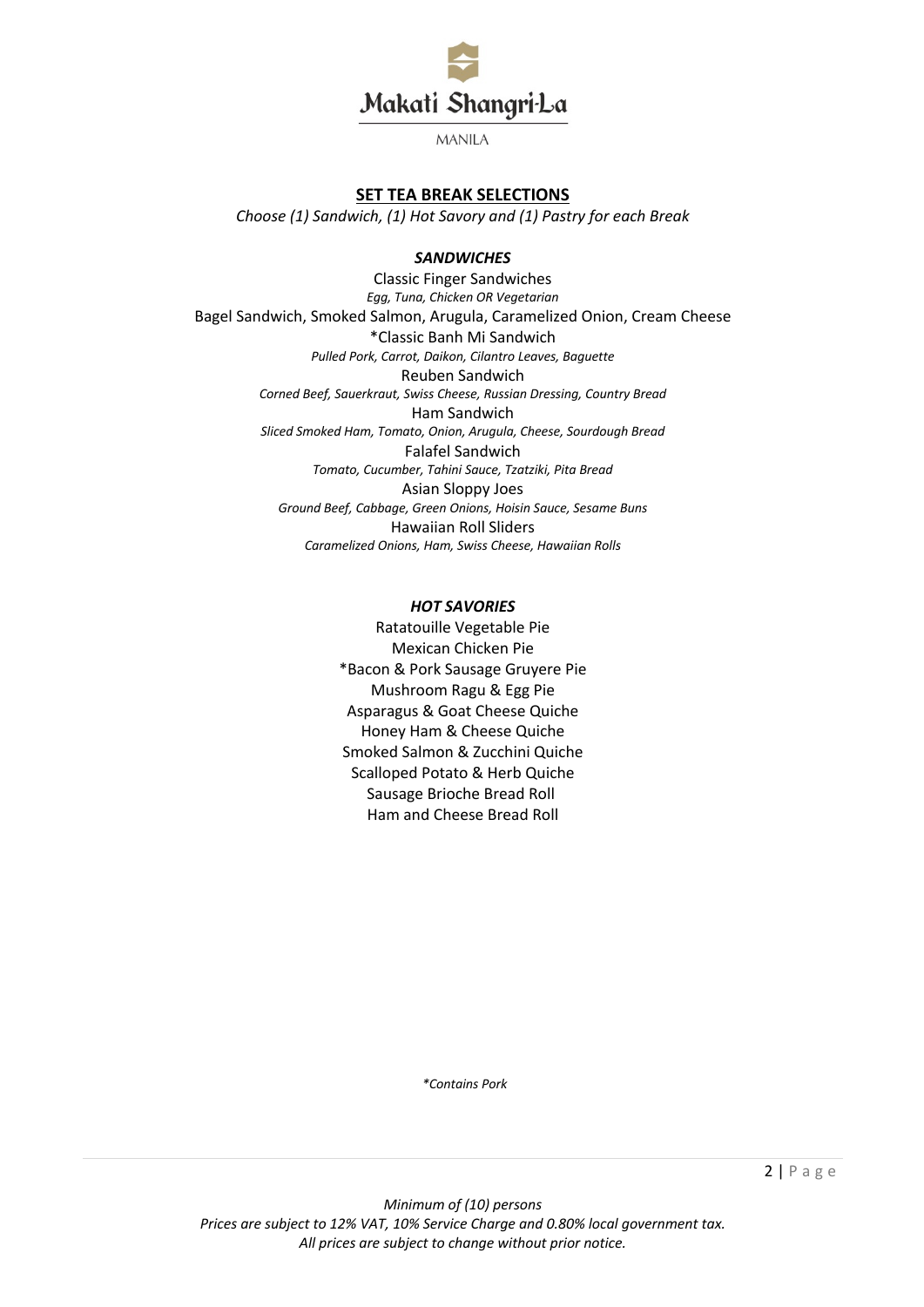

# *PASTRIES*

Chocolate Chip Muffin Coconut & Caramel Muffin Oatmeal & All-Bran Muffin Carrot & Ginger Muffin Pumpkin & Yoghurt Honey Muffin Brownies Banana Bread Opera Chocolate and Hazelnut Choux Yoghurt Lime Cheesecake Green Tea Madeleines Salted Caramel Chocolate Cookies Chocolate Cookies Hazelnut Cookies Plain Ensaymada Ube Ensaymada Seasonal Fruit Slices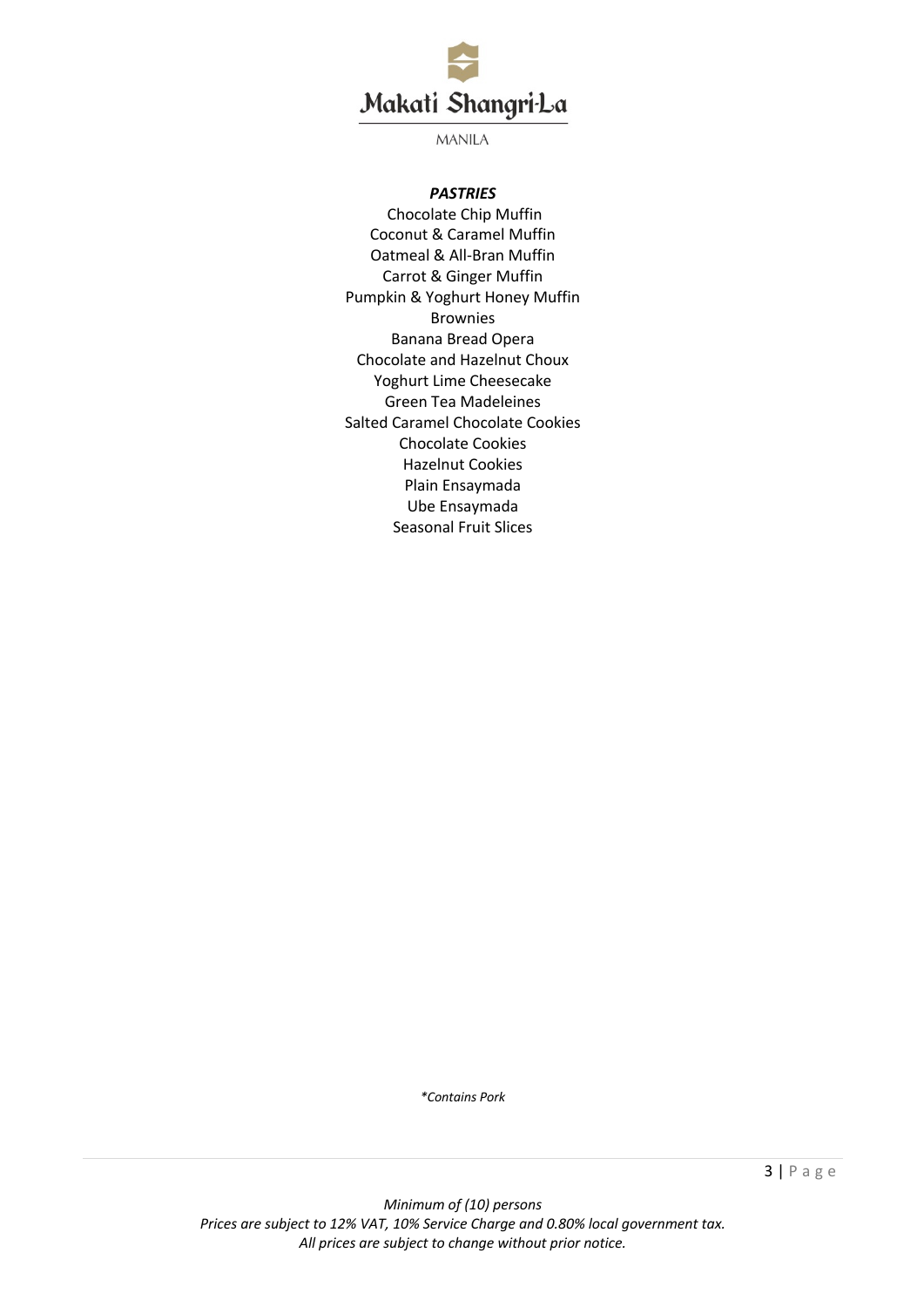

# **INTERNATIONAL LUNCH BOX SELECTIONS**

*Choose (1) Lunch Box* 

### *CHICKEN*

Grilled Cajun Chicken, Balsamic Glazed Vegetables, Pearl Couscous Chicken Cacciatore, Mediterranean Butter Rice Roast Chicken Roulade, Potato Gnocchi, Mushroom Ragout Amatriciana Chicken, Tomato, Olive, Potato, Linguine Pasta Bacon Wrapped Chicken Breast, Roasted Baby Potato, Cherry Sauce

### *FISH*

Panko Herd Crusted Salmon Fillet, Sauteed Bell Pepper, Feta Cheese Grilled Lapu-Lapu Fillet, Sauteed Brussel Sprouts, Lemon Butter Baked Fish Fillet en Papillote, Butter Rice Pan Seared Snapper Fillet, Couscous Tabbouleh Salad Unagi Donburi Steamed Rice, Unagi Sauce Salmon Teriyaki Donburi

# *SEAFOOD*

Seafood Paella

Shrimp Puttanesca Capers and Tomato, Steamed Jasmine Rice Tempura Donburi, Prawns, Vegetables, Steamed Rice, Tempura Sauce Thai Style Sauteed Seafood, Vegetables, Steamed Jasmine Rice Mediterranean Sauteed Seafood, Steamed Jasmine Rice

#### *PORK*

\*BBQ Pork Rib, Mango Salsa, Mashed Potato \*Thai Basil Minced Pork, Bell Pepper, Onion, Chili, Steamed Rice \*Katsudon Japanese Pork Cutlet and Egg, Steamed Rice \*Roasted Pork Shoulder, Baked Baby Potato, Carrot, Chimichurri \*Maple Honey Mustard Glazed Ham, Grilled Pineapples and Parsnip